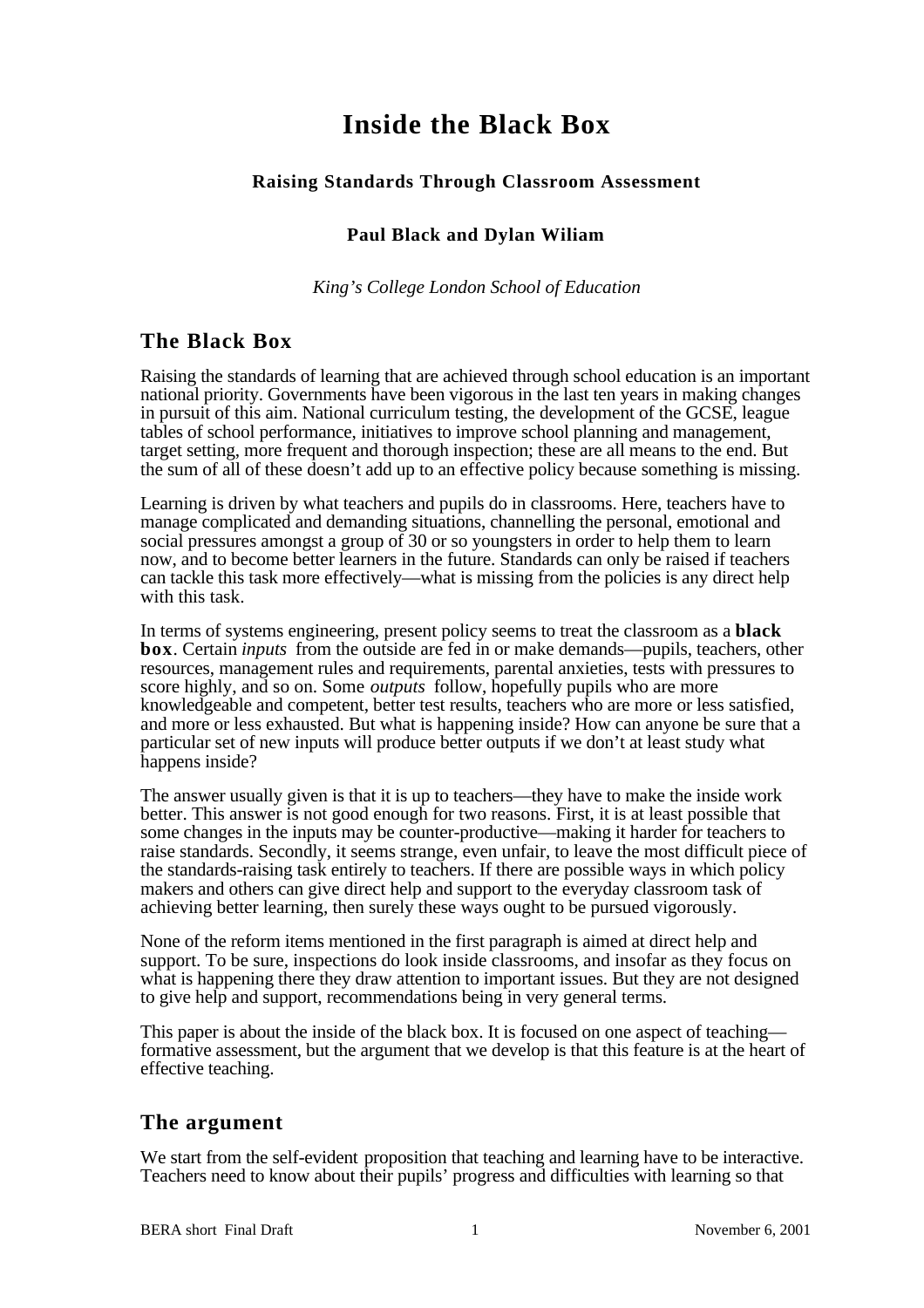they can adapt their work to meet their needs—needs which are often unpredictable and which vary from one pupil to another. Teachers can find out what they need in a variety of ways — from observation and discussion in the classroom, and from written work of pupils whether done as homework or in class.

In this paper, the term 'assessment' refers to all those activities undertaken by teachers, *and by their students in assessing themselves*, which provide information to be used as feedback to modify the teaching and learning activities in which they are engaged. *Such assessment becomes 'formative assessment' when the evidence is actually used to adapt the teaching work to meet the needs.*

There is nothing new about this. All teachers make assessments in every class they teach. But there are three important questions about this process which this paper sets out to answer. These are:

#### **First Is there evidence that improving formative assessment raises standards?**

### **Second Is there evidence that there is room for improvement?**

### **Third Is there evidence about how to improve formative assessment?**

In setting out to answer these questions, we have conducted an extensive survey of the research literature. This has involved checking through many books, through the issues of over 160 journals for the past nine years, and studying earlier reviews of research. This process yielded about 580 articles or chapters to study. Out of this we have prepared a lengthy review, which uses material from 250 of these sources. The review has been published in the journal "Assessment in Education" (Black and Wiliam, 1998) together with comments on our work by leading educational experts from Australia, France, Hong Kong, Southern Africa and the USA.

The conclusion we reach from the full review is that the answer to each of the above three questions is a clear 'Yes'. The three main sections of this present paper will outline the nature and force of the evidence which justifies this conclusion. However, we are presenting here a summary, so that our text will appear strong on assertions and weak on the details of their justification. Our position is that these assertions are all backed by evidence, and that this backing is set out in full detail in the lengthy review on which this present paper is based.

*We believe that our three sections establish a strong case—a case that government, its agencies, and the teaching profession should study very carefully if they are seriously interested in raising standards in education.* However, we also acknowledge widespread evidence that fundamental educational change can only be achieved slowly — through programmes of professional development that build on existing good practice. Thus, we are not concluding that, in formative assessment, we have yet another 'magic bullet' for education. The issues involved are too complex and too closely linked to both the difficulties of classroom practice and the beliefs that drive public policy. In a fourth and final section we confront this complexity and try to sketch out a strategy for acting on our evidence.

# **Is there evidence that improving formative assessment raises standards ?**

A review published in 1986, concentrating—but not exclusively—on classroom assessment work for children with mild handicaps, surveyed a large number of innovations from which 23 were selected (Fuchs and Fuchs, 1986). This group all satisfied the condition that quantitative evidence of learning gains was obtained, both for those involved in the innovation, and for a similar group not so involved. Since then, many more papers have been published describing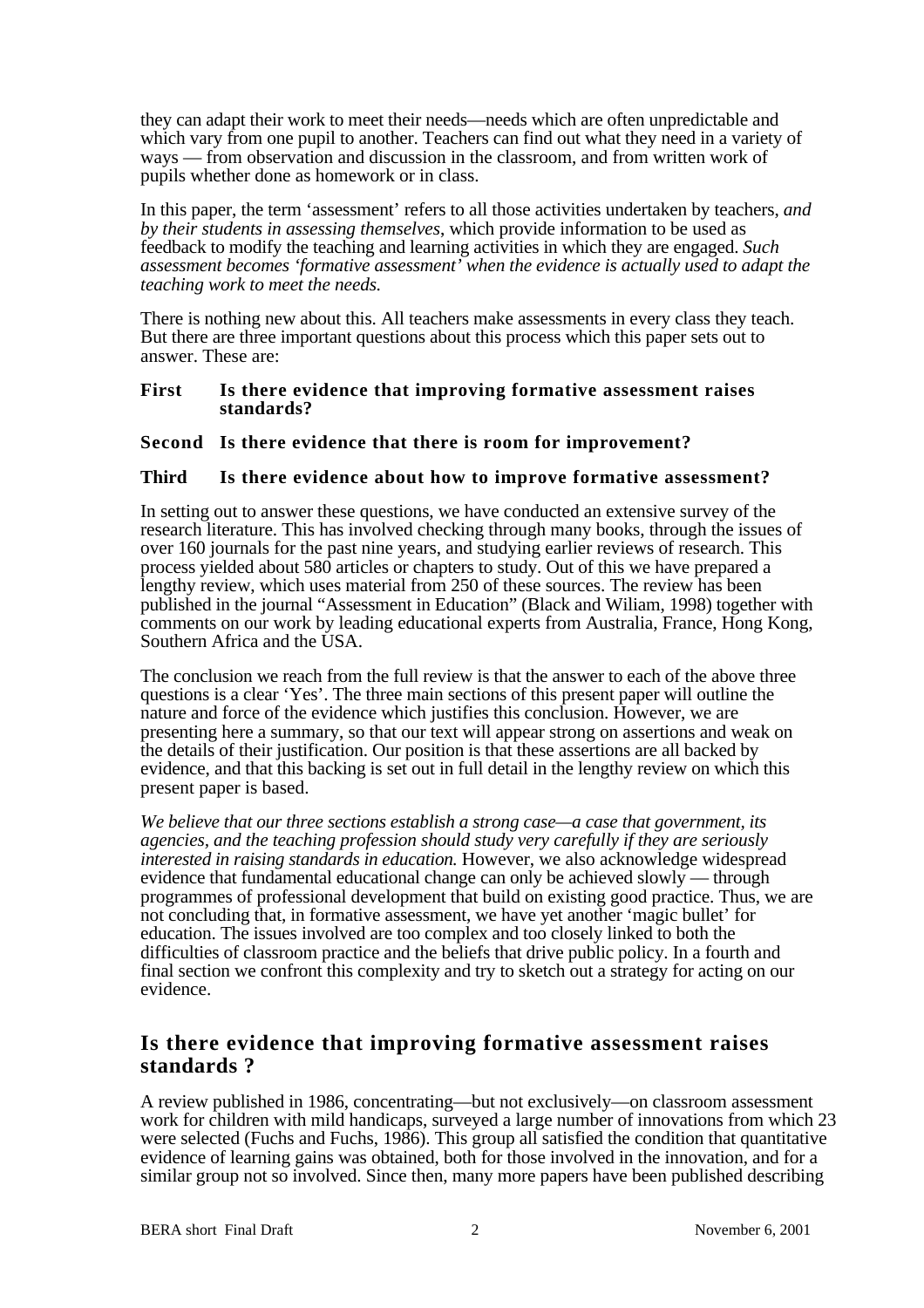similarly careful quantitative experiments. Our own review has selected at least 20 more such studies—the number depends on how rigorous a set of selection criteria are applied. All of these studies show that innovations which include strengthening the practice of formative assessment produce significant, and often substantial, learning gains. These studies range over ages (from 5-year olds to university undergraduates), across several school subjects, and over several countries.

For research purposes, learning gains of this type are measured by comparing (a) the average improvements in pupils' scores on tests with (b) the range of scores that are found for typical groups of pupils on these same tests. The ratio of (a) divided by (b) is known as the *effect size*. The formative assessment experiments produce typical *effect sizes* of between 0.4 and 0.7 : such effect sizes are larger than most of those found for educational interventions. The following examples illustrate some practical consequences of such large gains:

- An effect size of 0.4 would mean that the average pupil involved in an innovation would record the same achievement as a pupil just in the top 35% of those not so involved.
- A gain of effect size 0.4 would improve performances of pupils in GCSE by between one and two grades.
- A gain of effect size 0.7, if realised in the recent international comparative studies in mathematics (TIMSS—Beaton et al., 1996), would raise England from the middle of the 41 countries involved to being one of the top 5.

Some of these studies exhibit another important feature. *Many of them show that improved formative assessment helps the (so-called) low attainers more than the rest, and so reduces the spread of attainment whilst also raising it overall*. One very recent study is entirely devoted to low attaining students and students with learning disabilities, and shows that frequent assessment feedback helps both groups enhance their learning (Fuchs et al. 1997). Any gains for such pupils could be particularly important, for any 'tail' of low educational achievement is clearly a portent of wasted talent. Furthermore, pupils who come to see themselves as unable to learn usually cease to take school seriously—many of them will be disruptive within school, others will resort to truancy. Given the habits so developed, and the likelihood that they will leave school without adequate qualifications, such pupils are likely to be alienated from society and to become the sources and the victims of serious social problems.

So it seems clear that very significant learning gains could lie within our grasp. The fact that such gains have been achieved by a variety of methods which have, as a common feature, enhanced formative assessment indicates that it is this feature which accounts, at least in part, for the successes. However, it does not follow that it would be an easy matter to achieve such gains on a wide scale in normal classrooms. The reports which we have studied bring out, between and across them, other features which seem to characterise many of the studies, namely:

- All such work involves new ways to enhance feedback between those taught and the teacher, ways which require new modes of pedagogy—which will require significant changes in classroom practice.
- Underlying the various approaches are assumptions about what makes for effective learning—in particular that students have to be actively involved.
- For assessment to function formatively, the results have to be used to adjust teaching and learning—so a significant aspect of any programme will be the ways in which teachers do this.
- The ways in which assessment can affect the motivation and self-esteem of pupils, and the benefits of engaging pupils in self-assessment, both deserve careful attention.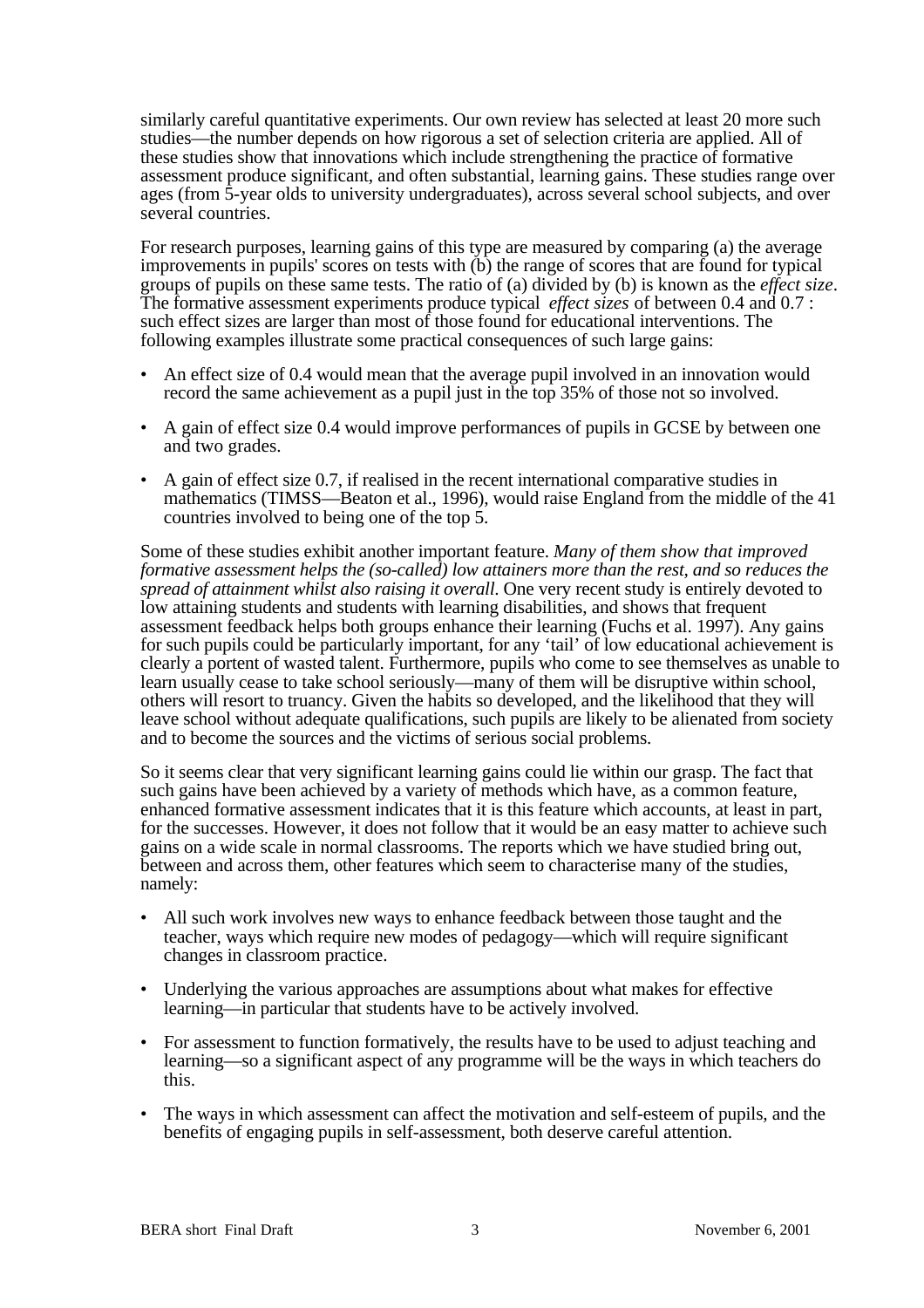# **Is there evidence that there is room for improvement ?**

# *A poverty of practice*

There is a wealth of research evidence that the everyday practice of assessment in classrooms is beset with problems and short-comings, as the following quotations indicate:

"Marking is usually conscientious but often fails to offer guidance on how work can be improved. In a significant minority of cases, marking reinforces under-achievement and under-expectation by being too generous or unfocused. Information about pupil performance received by the teacher is insufficiently used to inform subsequent work."

(*OFSTED general report on secondary schools 1996, p.40*. )

"Why is the extent and nature of formative assessment in science so impoverished?"

(*UK secondary science teachers—Daws and Singh, 1996 UK* )

"The criteria used were 'virtually invalid by external standards'"

(*French primary teachers—Grisay, 1991* )

" Indeed they pay lip service to it but consider that its practice is unrealistic in the present educational context"

(*Canadian secondary teachers—Dassa, Vazquez-Abad and Ajar, 1993* ).

The most important difficulties, which are found in the UK, but also elsewhere, may be briefly summarised in three groups. The first is concerned with *effective learning* : -

- Teachers' tests encourage rote and superficial learning; this is seen even where teachers say they want to develop understanding—and many seem unaware of the inconsistency.
- The questions and other methods used are not discussed with or shared between teachers in the same school, and they are not critically reviewed in relation to what they actually assess.
- For primary teachers particularly, there is a tendency to emphasise quantity and presentation of work and to neglect its quality in relation to learning.

The second group is concerned with *negative impact* : -

- The giving of marks and the grading functions are over-emphasised, while the giving of useful advice and the learning function are under-emphasised.
- Use of approaches in which pupils are compared with one another, the prime purpose of which appears to them to be competition rather than personal improvement. In consequence, assessment feedback teaches pupils with low attainments that they lack 'ability', so they are de-motivated, believing that they are not able to learn.

The third group focuses on *the managerial role* of assessments

- Teachers' feedback to pupils often seems to serve social and managerial functions, often at the expense of the learning functions.
- Teachers are often able to predict pupils' results on external tests—because their own tests imitate them—but at the same time they know too little about their pupils' learning needs.
- The collection of marks to fill up records is given greater priority than the analysis of pupils' work to discern learning needs; furthermore, some teachers pay no attention to the assessment records of previous teachers of their pupils.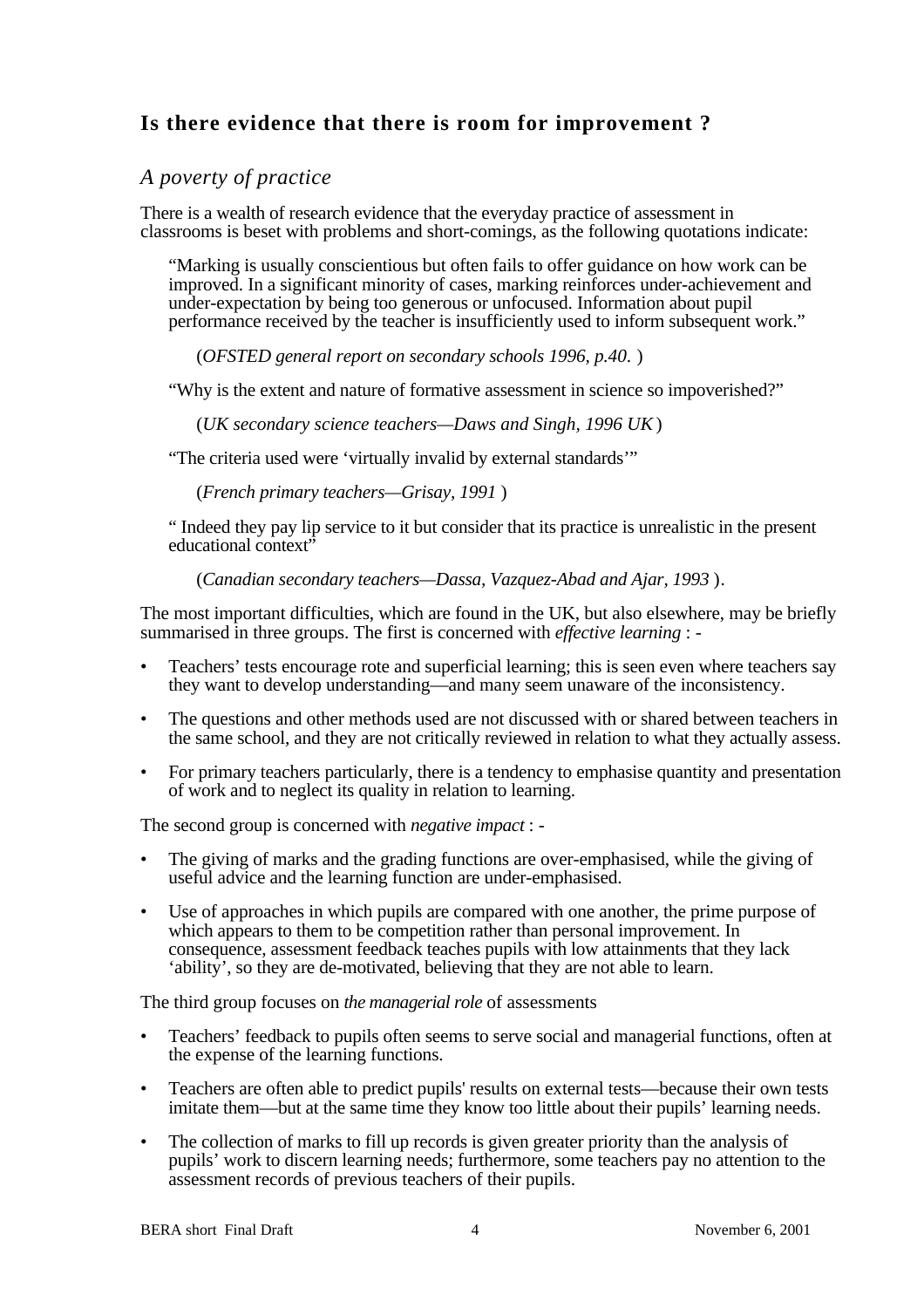Of course, not all of these descriptions apply to all classrooms, and indeed there will be many schools and classrooms to which they do not apply at all. Nevertheless, these general conclusions have all been drawn by authors in several countries, including the UK, who have collected evidence by observation, interviews and questionnaires from many schools.

### *The empty commitment*

The changes in England and Wales since the 1988 Education Reform Act have had powerful effects on assessment. The statements of policy which preceded that Act, the recommendations of the TGAT (Task Group on Assessment and Testing, DES 1988) report, and all subsequent statements of government policy, have emphasised the importance of formative assessment by teachers. However, most of the available resources, and public and political attention, have been concentrated on the tests which are given at the end of the Key Stages to yield overall levels or grades, and whilst teachers' contributions to these 'summative' assessments have been given some formal status, hardly any attention is paid to them. Moreover, the problems of the relationship between teachers' formative and their summative roles have received no attention.

There is indeed a very sharp contrast between these formal commitments, to the central importance of formative assessment, and the actual priority given to it. The clearest evidence of this is in the detailed account—written by one of its members—of the work of the Schools Examinations and Assessment Council between its foundation in 1988 and 1993 (Daugherty, 1995). During that time, teachers' assessments appeared as an explicit item on that Council's agenda on only two occasions, each time because the government department (then the Department of Education and Science) had addressed a specific question about summative aspects, whilst the formative aspects of teachers' assessments were never given serious attention. Thus the body charged to carry out government policy on assessment had no strategy either to study or to develop the formative assessment of teachers, and did no more than devote a tiny fraction of its resources to publications concerned with such work.

The political commitment to external testing of teachers and schools in order to promote competition through league tables had a central priority, whilst the commitment to formative assessment was probably a marginal feature. As researchers the world over have found, external tests, such as our the National Curriculum tests and the GCSEs, which function, to use the American phrase, as 'high stakes' tests, always dominate both teaching and assessment. In particular, because of their constraints and their function to provide overall summaries of achievement rather than helpful diagnosis, they give teachers poor models for formative assessment.

It is also possible that many of the commitments were stated in the belief that formative assessment was not problematic—that it already happened all the time and it needed no more than formal acknowledgement of its existence. Some attempts were made, by the School Examinations and Assessment Council (SEAC) and subsequently by its successor the School Curriculum and Assessment Authority (SCAA) to support teachers assessments by producing general guides to procedures, and by publishing examples of pupils' work with guidance on how these concrete examples would be assessed. The general guides were not found to be helpful, and they could not be, given that they were not based on serious study of practical problems. The materials for exemplification have been valuable, but being guides to the interpretation of national curriculum criteria in the marking of pupils' work, they do not constitute a significant contribution to the development of formative work, and indeed might enhance the summative rather than the formative roles of teachers' assessment work.

Given this, it is hardly surprising that numerous research studies of the implementation of the UK's educational reforms have found that formative assessment is, as one put it, "seriously in need of development" (Russell *et al*. 1995). However, more recent research studies have found some improvement in formative practice in primary schools (Gipps et al. 1996), and over the past two years, the DfEE have allocated in-service (GEST) funds to the specific purpose of developing teacher assessment at Key Stage Two, and this has made it possible for some LEAs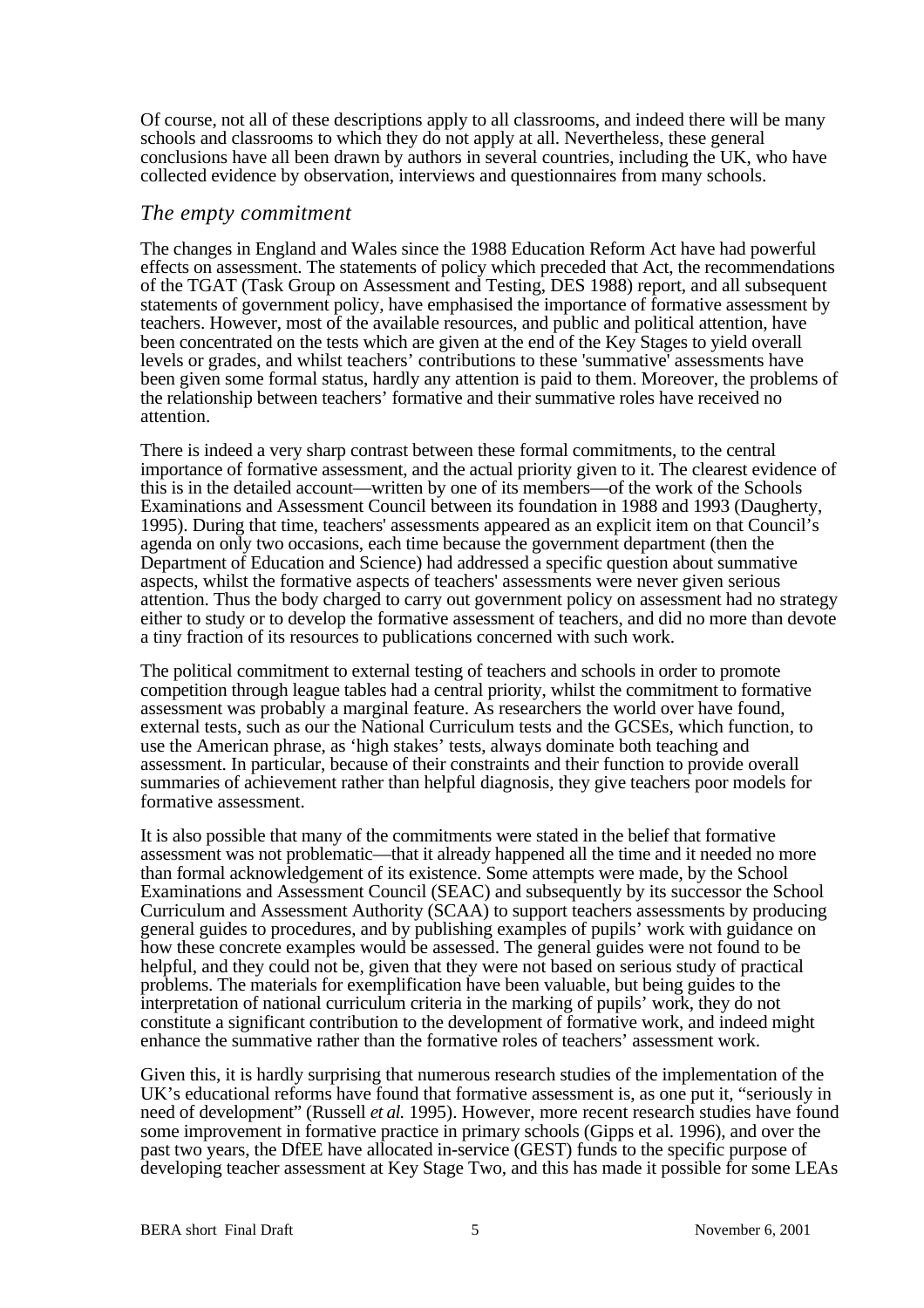to begin to improve formative assessment through in-service training. Such developments are welcome, but as yet they do not begin to redress the effects of neglect and of lost opportunities.

With hindsight, it can be seen that the failure, to perceive the need for substantial support for formative assessment and to take responsibility for developing such support, was a serious error. Even in relation to the needs of the education system before 1988, formative assessment was weak. Given the new and mountainous burdens of the National Curriculum changes, it should have been clear that existing good practice could hardly have survived, let alone have risen to the challenge of a far more demanding set of requirements.

# **Is there evidence about how to improve formative assessment?**

### *The self-esteem of pupils*

"… a number of pupils … are content to 'get by'… Every teacher who wants to practice formative assessment must reconstruct the teaching contracts so as to counteract the habits acquired by his pupils"

### (*Perrenoud, 1991 talking of pupils in Switzerland* )

The ultimate user of assessment information which is elicited in order to improve learning is the pupil. Here there are two aspects—one negative, one positive. The negative is illustrated by the above quotation. Where the classroom culture focuses on rewards, 'gold stars', grades or place-in-the-class ranking, then pupils look for the ways to obtain the best marks rather than at the needs of their learning which these marks ought to reflect. One reported consequence is that where they have any choice, pupils avoid difficult tasks. They also spend time and energy looking for clues to the 'right answer'. Many are reluctant to ask questions out of fear of failure. Pupils who encounter difficulties and poor results are led to believe that they lack ability, and this belief leads them to attribute their difficulties to a defect in themselves about which they cannot do a great deal. So they 'retire hurt', avoid investing effort in learning which could only lead to disappointment, and try to build up their self-esteem in other ways. Whilst the high-achievers can do well in such a culture, the overall result is to enhance the frequency and the extent of under-achievement.

The positive aspect is that such outcomes are not inevitable. What is needed is a culture of success, backed by a belief that all can achieve. Formative assessment can be a powerful weapon here if it is communicated in the right way. Whilst it can help all pupils, it gives particularly good results with low achievers where it concentrates on specific problems with their work, and gives them both a clear understanding of what is wrong and achievable targets for putting it right. Pupils can accept and work with such messages, provided that they are not clouded by overtones about ability, competition and comparison with others. In summary, the message can be stated as follows:

#### **• Feedback to any pupil should be about the particular qualities of his or her work, with advice on what he or she can do to improve, and should avoid comparisons with other pupils.**

### *Self-assessment by pupils.*

However, there is a further dimension. Many of the successful innovations have developed self- and peer-assessment by pupils as ways of enhancing formative assessment, and such work has achieved some success with pupils from age five upwards. This link of formative assessment to self-assessment is not an accident—it is indeed inevitable.

To explain this, it should first be noted that the main problem that those developing selfassessment encounter is not the problem of reliability and trustworthiness: it is found that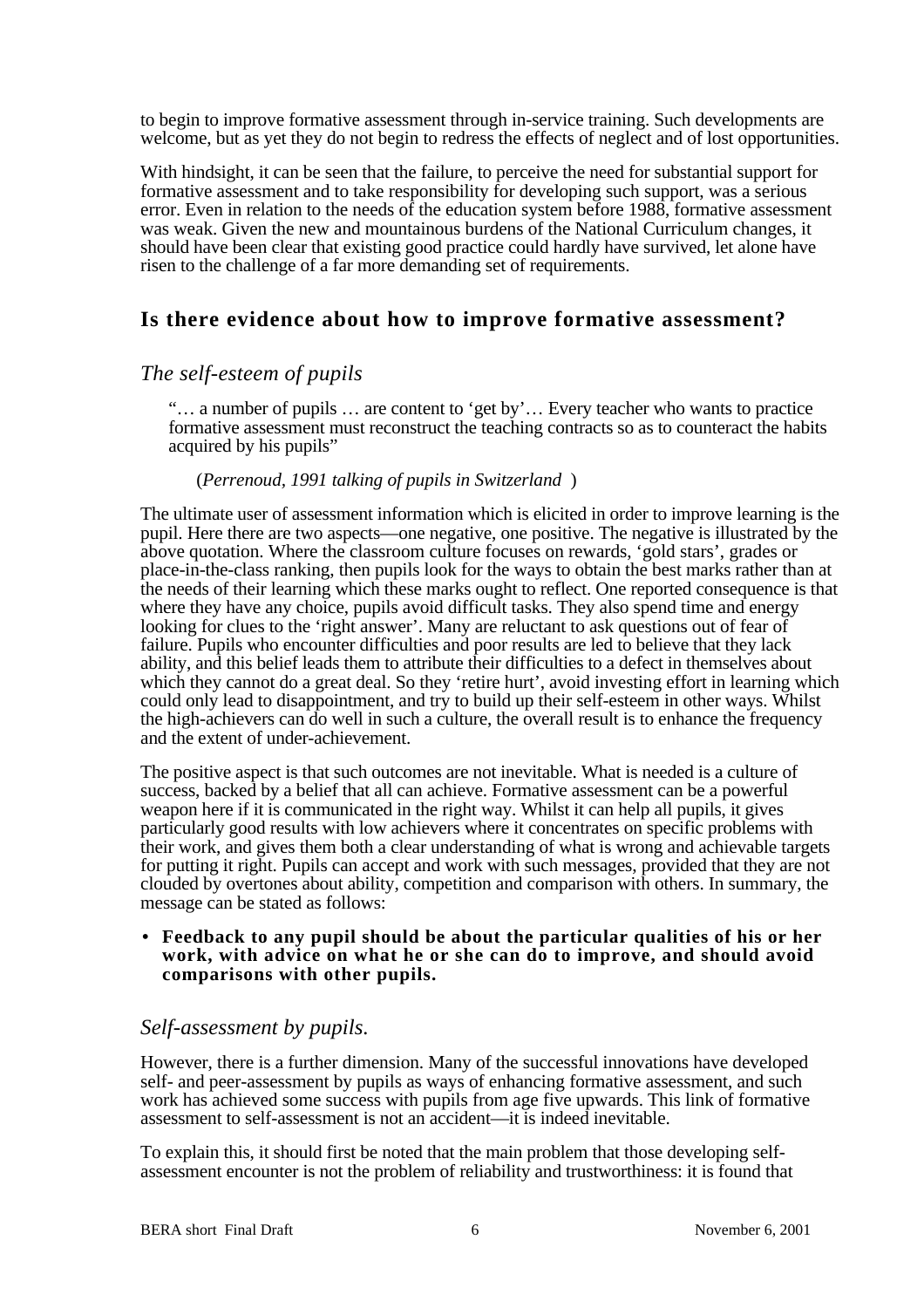pupils are generally honest and reliable in assessing both themselves and one another, and can be too hard on themselves as often as they are too kind. The main problem is different—it is that pupils can only assess themselves when they have a sufficiently clear picture of the targets that their learning is meant to attain. Surprisingly, and sadly, many pupils do not have such a picture, and appear to have become accustomed to receiving classroom teaching as an arbitrary sequence of exercises with no overarching rationale. It requires hard and sustained work to overcome this pattern of passive reception. When pupils do acquire such overview, they then become more committed and more effective as learners: their own assessments become an object of discussion with their teachers and with one another, and this promotes even further that reflection on one's own ideas that is essential to good learning.

*What this amounts to is that self-assessment by pupils, far from being a luxury, is in fact an essential component of formative assessment.* Where anyone is trying to learn, feedback about their efforts has three elements—the *desired goal*, the evidence about their *present position*, and some understanding of a *way to close the gap* between the two (Sadler, 1989). All three must to a degree be understood by anyone before they can take action to improve their learning.

Such argument is consistent with more general ideas established by research into the way that people learn. New understandings are not simply swallowed and stored in isolation—they have to be assimilated in relation to pre-existing ideas. The new and the old may be inconsistent or even in conflict, and the disparities have to be resolved by thoughtful actions taken by the learner. Realising that there are new goals for the learning is an essential part of this process.

**• For formative assessment to be productive, pupils should be trained in selfassessment so that they can understand the main purposes of their learning and thereby grasp what they need to do to achieve.**

# *The Evolution of Effective Teaching*

The research studies referred to in the first part of this paper show very clearly that effective programmes of formative assessment involve far more than the addition of a few observations and tests to an existing programme. They require careful scrutiny of all of the main components of a teaching plan. As the argument develops it becomes clear that instruction and formative assessment are indivisible.

To begin at the beginning, the choice of tasks for class and home work is important. Tasks have to be justified in terms of the learning aims that they serve, and they can only work well if opportunities for pupils to communicate their evolving understanding are built into the planning. Discussion, observation of activities, marking of written work, can all be used to provide the opportunities, but it is then important to look at, or listen carefully to, the talk, the writing, the actions through which pupils develop and display the state of their understanding.

#### **• Opportunities for pupils to express their understanding should be designed into any piece of teaching, for this will initiate the interaction whereby formative assessment aids learning.**

Discussions, in which pupils are led to talk about their understanding in their own ways, are important aids to improved knowledge and understanding. Dialogue with the teacher provides the opportunity for the teacher to respond to and re-orient the pupil's thinking. However, there are clearly-recorded examples of such discussions where teachers have, quite unconsciously, responded in ways that would inhibit the future learning of a pupil. What the examples have in common is that the teacher is looking for a particular response and lacks the flexibility or the confidence to deal with the unexpected. So the teacher tries to direct the pupil towards giving the expected answer. In manoeuvering the conversation in this way, the teacher seals off any unusual, often thoughtful but unorthodox, attempts by the pupils to work out their own answers. Over time the pupils get the message—they are not required to think out their own answers. The object of the exercise is to work out, or guess, what answer the teacher expects to see or hear, and then express it so that the teaching can proceed.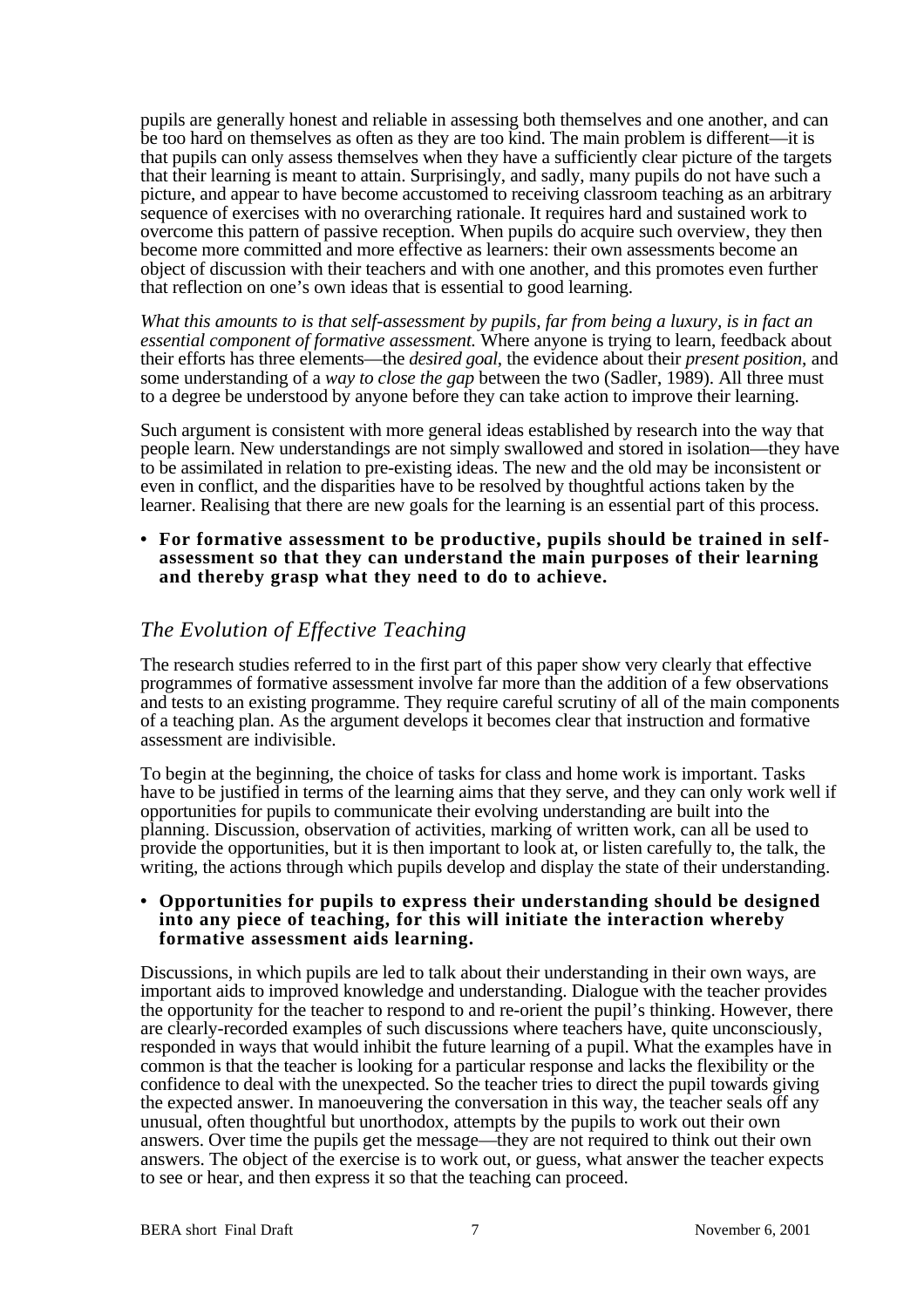A particular feature of the talk between teacher and pupils is the asking of questions by the teacher. This natural and direct way of checking on learning is often un-productive. One common problem is that teachers do not allow enough quiet time so that pupils can think out and offer an answer. Where, as often happens, a teacher answers her or his own question after only two or three seconds, and where a minute (say) of silent thought is not tolerable, there is no possibility that a pupil can think out what to say. There are then two consequences. One is that, because the only questions that can produce answers in such a short time are questions of fact, these predominate. The other is that pupils don't even try to think out a response—if you know that the answer, or another question, will come along in a few seconds, there is no point in trying. It is also common that only a few pupils in a class answer teachers' questions. The rest then leave it to these few, knowing that they cannot respond as quickly and being unwilling to risk making mistakes in public. So the teacher, by lowering the level of questions and by accepting answers from a few, can keep the lesson going but is actually out of touch with the understanding of most of the class—the question-answer dialogue becomes a ritual, one in which all connive and thoughtful involvement suffers.

There are several ways to break this particular cycle. They involve giving pupils time to respond, asking them to discuss their thinking in pairs or in small groups so that a respondent is speaking on behalf of others, giving pupils a choice between different possible answers and asking them to vote on the options, asking all to write down an answer and then reading out a selected few, and so on. What is essential is that any dialogue should evoke thoughtful reflection in which all pupils can be encouraged to take part, for only then can the formative process start to work.

#### **• The dialogue between pupils and a teacher should be thoughtful, reflective, focused to evoke and explore understanding, and conducted so that all pupils have an opportunity to think and to express their ideas.**

Class tests, and tests or other exercises set for homework, are also important means to promote feedback. A good test can be a learning as well as a testing occasion. It is better to have frequent short tests than infrequent and longer ones. Any new learning should first be tested within about a week of first encounter, but tests more frequent than this are counter-productive. The quality of the test items, i.e. their relevance to the main learning aims and their clear communication to the pupil, needs scrutiny. Good questions are hard to generate and teachers should collaborate, and draw—critically—on outside sources, to collect such questions.

Given questions of good quality, it is then essential to ensure the quality of the feedback. Research studies have shown that if pupils are given only marks or grades, they do not benefit from the feedback on their work. The worst scenario is one in which some pupils get low marks this time, they got low marks last time, they expect to get low marks next time, and this is accepted as part of a shared belief between them and their teacher that they are just not clever enough. Feedback has been shown to improve learning where it gives each pupils specific guidance on strengths and weaknesses, preferably without any overall marks. Thus, the way in which test results are reported back to pupils so that they can identify their own strengths and weaknesses is a critical feature. Pupils must be given the means and opportunities to work with evidence of their difficulties. Thus, for formative purposes a test at the end of a block or module of teaching is pointless in that it is too late to work with the results.

#### **• Tests and homework exercises can be an invaluable guide to learning, but the exercises must be clear and relevant to learning aims. The feedback on them should give each pupil guidance on how to improve, and each must be given opportunity and help to work at the improvement.**

All these points make clear that there is no one simple way to improve formative assessment. What is common to them is that a teacher's approach should start by being realistic confronting the question "Do I really know enough about the understanding of my pupils to be able to help each of them?".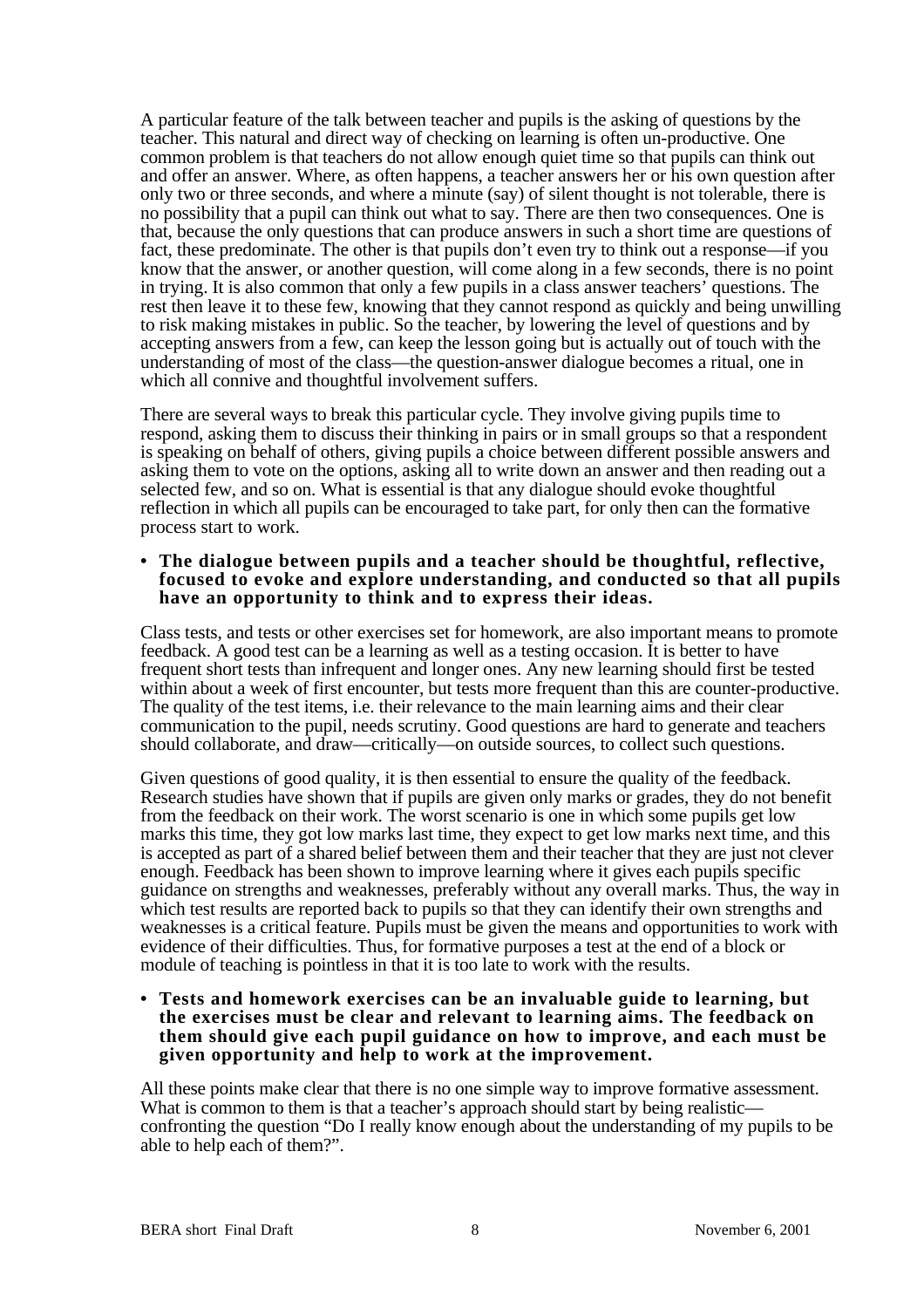Much of the work needed can give rise to difficulties. Some pupils will resist attempts to change accustomed routines, for any such change is threatening, and emphasis on the challenge to think for yourself (and not just work harder) can be disturbing to many. Pupils cannot be expected to believe in the value of changes for their learning before they have experienced the benefits of change.

Many of the initiatives that are needed take more class time, particularly when a central purpose is to change the outlook on learning and the working methods of pupils. Thus, teachers have to take risks in the belief that such investment of time will yield rewards in the future, whilst 'delivery' and 'coverage' with poor understanding are pointless and even harmful.

Underlying such problems will be two basic issues. The one is *the nature of each teacher's beliefs about learning*. If the assumption is that knowledge is to be transmitted and learnt, that understanding will develop later, and that clarity of exposition accompanied by rewards for patient reception are the essentials of good teaching, then formative assessment is hardly necessary. If however, teachers accept the wealth of evidence that this transmission model does not work, even by its own criteria, then the commitment must be to teaching through interaction to develop each pupil's power to incorporate new facts and ideas into his or her understanding. Then formative assessment is an essential component—but one that is built in with other features which are also needed to secure the responsible and thoughtful involvement of all pupils. This is not meant to imply that individualised one-on-one teaching is the only solution, rather that what is needed is a classroom culture of questioning and deep thinking in which pupils will learn from shared discussions with teachers and from one another.

The other issue is *the beliefs that teachers hold about the potential to learn of all of their pupils*. To sharpen the contrast by overstating it, there is on the one hand the '*fixed IQ'* view—a belief that each pupil has a fixed, inherited, intelligence, so that little can be done apart from accepting that some can learn quickly and others can hardly learn at all. On the other hand, there is the *'un-tapped potential'* view, prevalent in other cultures, which starts from the assumption that so-called 'ability' is a complex of skills that can be learnt. Here, the underlying belief is that all pupils can learn more effectively if one can clear away, by sensitive handling, the obstacles set up by previous difficulties, be they of cognitive failures never diagnosed, or of damage to personal confidence, or a combination of the two,. Clearly the truth lies between these two extremes, *but the evidence is that ways of managing formative assessment which work with the assumptions of 'un-tapped potential' do help all pupils to learn and can give particular help to those who have previously fallen behind.*

# **Policy and Practice**

# *Changing the policy perspective*

The assumptions driving our national policy for assessment have been changing since 1988. Initially, it was promoted as an important component for establishing the competitive market in education. This now has lower priority, with a shift towards emphasis on target setting for all, with assessment providing the touchstone to help check pupils' attainments. This is a more mature position, *but we would argue that there is a need now to move further, to focus on the inside of the 'black box' and so to explore the potential of assessment to raise standards directly as an integral part of each pupil's learning work.*

It follows from this view that several changes are needed. First and foremost policy ought to start with a recognition that the prime locus for raising standards is the classroom, so that the over-arching priority has to be to promote and support change within the classroom. Attempts to raise standards by reform of the inputs and outputs to and from the black box of the classroom can be helpful, but they cannot be adequate on their own, and whether or not they are helpful can only be judged in the light of their effects in classrooms.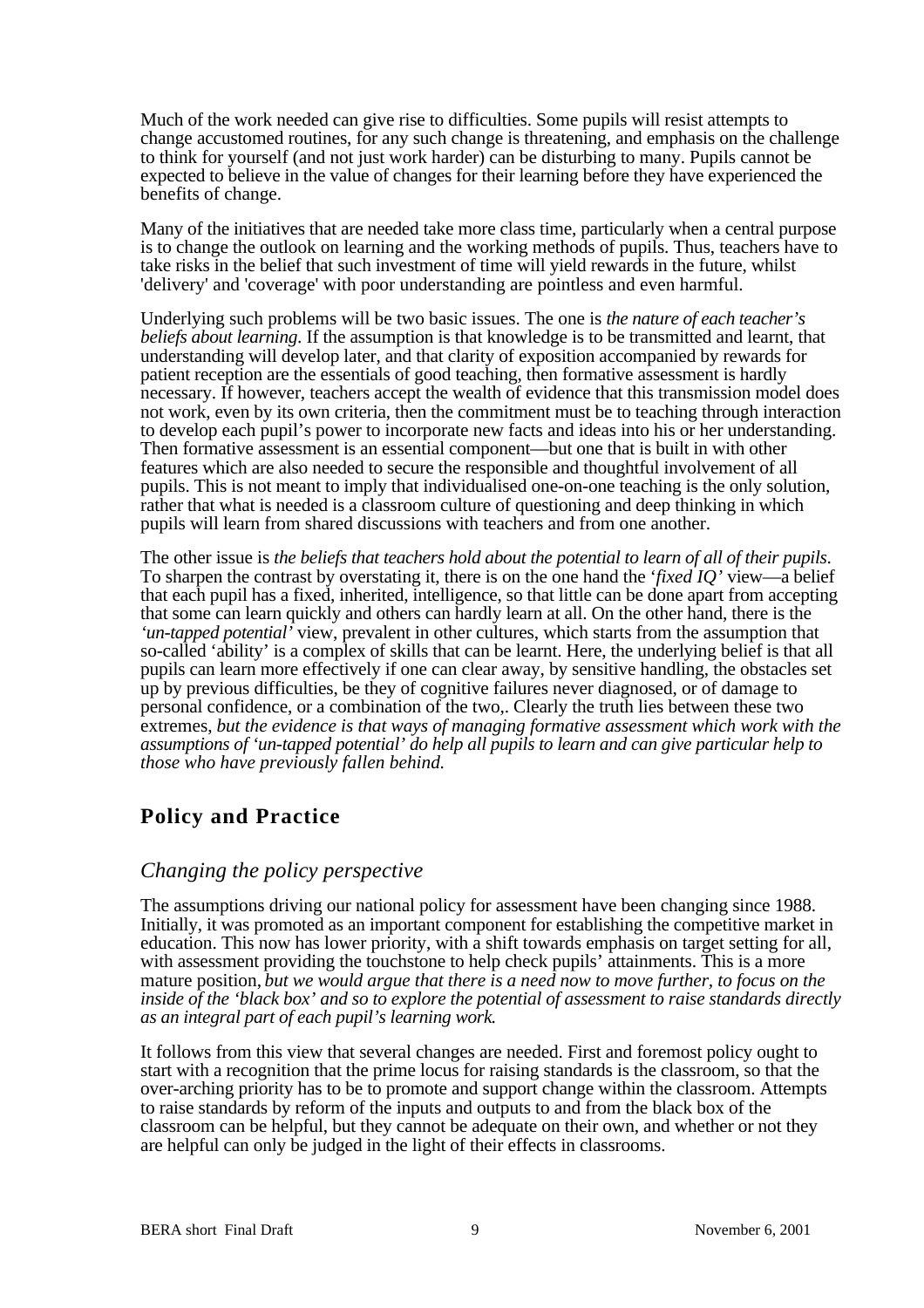The evidence we have presented here establishes that a clearly productive way to start implementing a classroom-focused policy would be to improve formative assessment. This same evidence also establishes that to do this would not be to concentrate on some minor or idiosyncratic aspect of the whole business of teaching and learning. *Rather it would be concentrate on several essential elements, namely the quality of teacher-pupil interactions, the stimulus and help for pupils to take active responsibility for their own learning, the particular help needed to move pupils out of the 'low-attainment' trap, and the development thereby of the habits needed by all if they are to become capable of life-long learning. Improvements in* formative assessment which are within reach can contribute substantially to raising standards in all of these aspects.

### *Four steps to implementation*

If the above argument is accepted, then what needs to be done ? Here of course we have to go beyond the evidence about assessment and call on more general sources for guidance (Black & Atkin 1996, Fullan 1991).

At one extreme, one might call for more research to find out how best to carry out such work, at the other one could call for an immediate and large-scale programme, with new guides, perhaps even rules, that all teachers should put into practice. Neither of these alternatives is sensible: the apparent paradox is that whilst the first is unnecessary because enough is known from the results of research, the second would be unjustified because not enough is known about classroom practicalities within the context of this country's schools.

Thus the improvement of formative assessment cannot be a simple matter. There is no 'quick fix' that can be added to existing practice with promise of rapid reward. *On the contrary, if the substantial rewards of which the evidence holds out promise are to be secured, this will only come about if each teacher finds his or her own ways of incorporating the lessons and ideas that are set out above into her or his own patterns of classroom work. This can only happen relatively slowly, and through sustained programmes of professional development and support. This does not weaken the message here—indeed, it should be a sign of its authenticity, for lasting and fundamental improvements in teaching and learning can only happen in this way. A recent international study of innovation and change in education encompassing twenty-three projects in thirteen member countries of the OECD has arrived at exactly the same message in framing advice to the member countries about effective policies for change (Black and Atkin 1996).*

Such arguments lead us to propose a four-point scheme for development, as follows.

### *1. Learning from development*

Teachers will not take up attractive sounding ideas, albeit based on extensive research, if these are presented as general principles which leave entirely to them the task of translating them into everyday practice—their classroom lives are too busy and too fragile for this to be possible for all but an outstanding few. What they need is a variety of living examples of implementation, by teachers with whom they can identify and from whom they can both derive conviction and confidence that they can do better, and see concrete examples of what doing better means in practice.

So the programme development cannot start with an extensive programme of training for all that could only be justified if it could be claimed that there exist enough 'trainers' who know what to do, which is not the case. The essential first step is to set up a small number of local groups of schools, some primary, some secondary, some inner city, some from outer suburbs, some rural, with each committed both to a school based development of formative assessment and to collaboration within their local group. In such a process, the teachers in their classrooms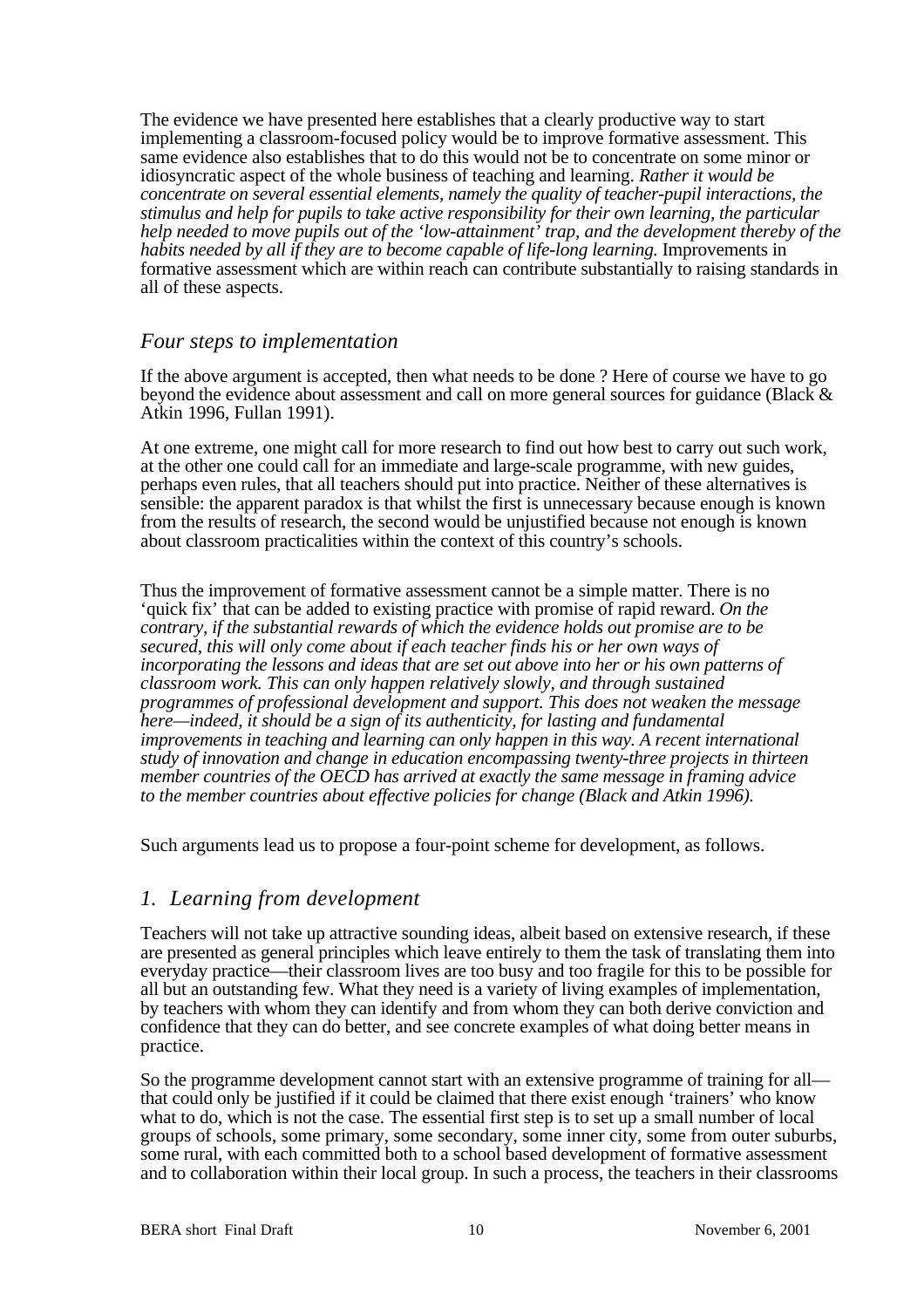will be working out the answers to many of the practical questions that the evidence presented here cannot answer, and reformulating the issues, perhaps in relation to fundamental insights, and certainly in terms which can make sense to their peers in ordinary classrooms. It would also be essential to carry out such development in a range of subject areas—the research reports of those developing mathematics education are significantly different from those in language, and different again from those working in the creative arts (to quote only three examples).

The schools involved would need extra support, both to give their teachers time to plan the initiative in the light of existing evidence, to reflect on their experience as it develops, and to advise on training work for others in the future. In addition, there would be a need to support external evaluators to work with the teachers to help their development of the work, and to collect evidence about its effectiveness. Such evidence would both help guide policy implementation and to disseminate findings to others. Video studies of classroom work would be an essential component for this latter purpose.

### *2. Dissemination*

This dimension of the implementation would be in low key at the outset—giving no more than general encouragement, with explanation of some of the relevant evidence that schools might consider in the light of their existing practices. It would become more pro-active when results and resources became available from the development programme. Then strategies for wider dissemination would have to be pursued, for example through ear-marking of funding for relevant in-service programmes.

It has to be emphasised that this will inevitably be a slow development. *To repeat what was said above, if the substantial rewards of which the evidence holds out promise are to be secured, this will only come about if each teacher finds his or her own ways of incorporating the lessons and ideas that are set out above into his or her own patterns of classroom work.* Even with optimum training and support, this will take time.

### *3. Reducing obstacles*

"Most of the teachers in this study were caught in conflicts among belief systems, and institutional structures, agendas, and values. The point of friction among these conflicts was assessment, which was associated with very powerful feelings of being overwhelmed, and of insecurity, guilt, frustration, and anger… This study suggests that assessment, as it occurs in schools, is far from a merely technical problem. Rather, it is deeply social and personal."

### (*US secondary language teachers—Johnston et al., 1995* )

All features in the educational system which actually obstruct the development of effective formative assessment should be examined to see how their negative effects can be reduced. The outstanding influence here is that of short external tests. Such tests can dominate teachers' work, and insofar as they encourage drilling to produce right answers to short out-of-context questions, this dominance can draw teachers away from the paths to effective formative work. They can thereby constrain teachers to act against their own better judgement about the best ways to develop the learning of their pupils. This is not to argue that all such tests are unhelpful, and indeed they have an important role to play in securing public confidence in the accountability of schools. For the immediate future, what is needed is that in the evaluation of such tests, and in any development programme for formative assessment, the interactions between the two be studied with care to see how the models of assessment that external tests can provide could be made more helpful.

All teachers have to undertake some summative assessment, for example to report to parents, and to produce end-of-year reports as classes are due to move on to new teachers. However, the task of assessing pupils summatively for external purposes is clearly different from the task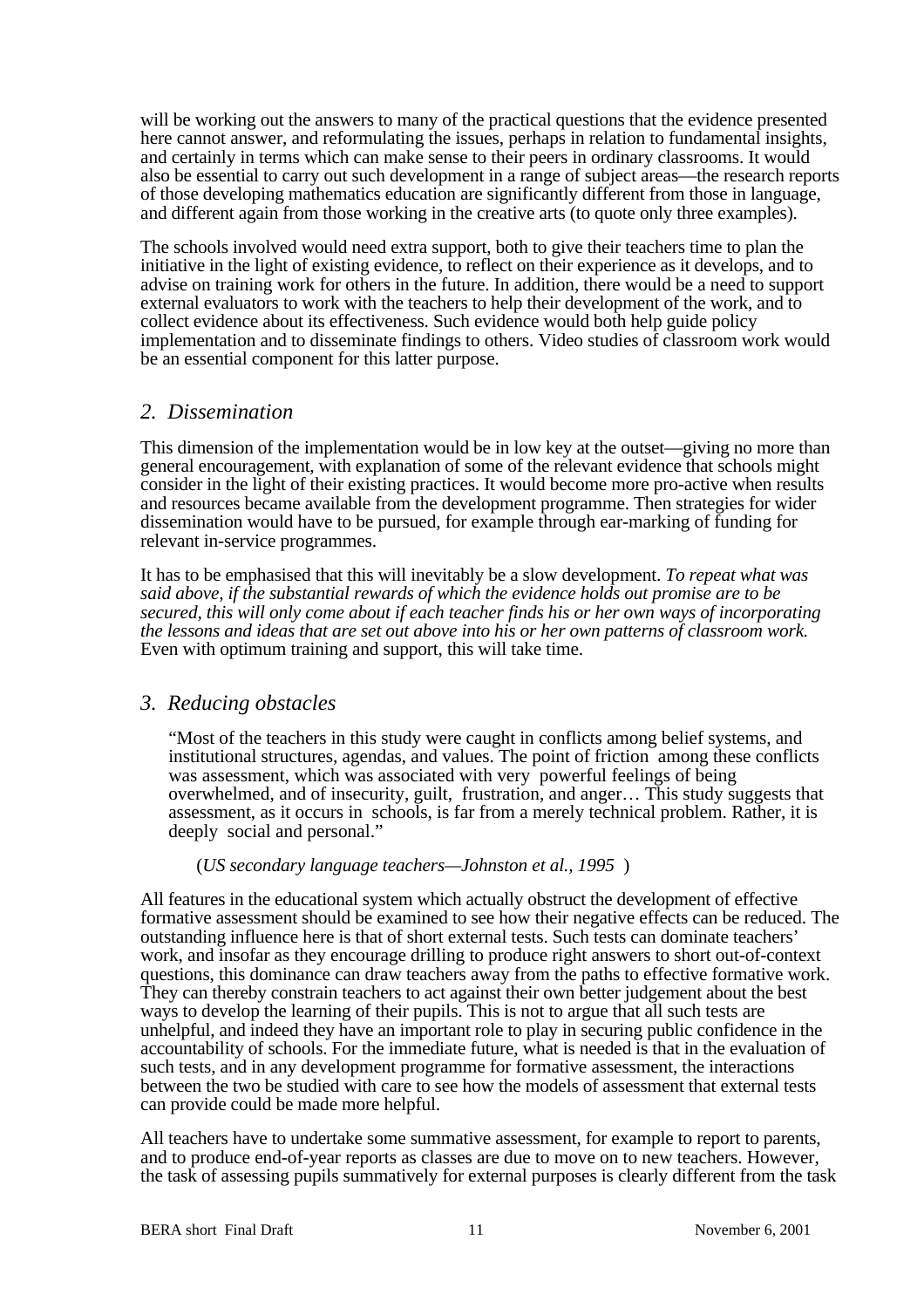of assessing on-going work to monitor and improve progress. Some argue that these two roles are so different that they should be kept apart. We do not see how this can be done, given that teachers must have some share in responsibility for the former and must take the leading responsibility for the latter. Indeed, from the information that teachers gather for formative purposes, they should, with selection and re-interpretation, be in a strong position to contribute to a fair summative report on each pupil (Wiliam and Black, 1996). However, there are clearly difficult problems for teachers in reconciling their formative with their summative roles, and it is also evident from several evaluation studies of teachers' assessment practices in the UK in recent years that confusion in teachers' minds between the roles has impeded progress.

The role of teachers' assessment in GCSE and A-level examinations is a particular issue here. John Major's thoughtless intervention in 1991 (quoted in Daugherty 1995 p.137), when he declared that the contribution of teachers' assessments of course-work to public examination results should be reduced, limited this role, and so set back the very substantial progress made over many years in developing the procedures to enhance the quality of such contributions. If that set-back could be reversed and new priority given to solving the problems attendant on such contributions, this could be helpful in enhancing and in giving impetus to the development of assessment skills by teachers. More significantly, it could raise the status of teachers' assessments and help them in resolving what the above quotation refers to as the 'deeply social and personal' problems that many teachers have about their roles in assessment.

As already pointed out, enhancing the quality of learning through improved formative feedback takes classroom time, and is in conflict where teachers feel under pressure to 'cover' a statutory curriculum. An important contribution here would be a reduction in the content of that curriculum when it is revised for the years 2000.

### *4. Research*

It is not difficult to set out a list of research questions which would justify further research in this area. The underlying reason for this is that, despite the many and varied reports of successful innovations, they fail to give clear accounts on one or other of the important details, for example about the actual classroom methods used, or about the motivation and experience of the teachers, or about the nature of the tests used as measures of success, or about the outlooks and expectations of the pupils involved.

However, whilst there is ample justification for proceeding with carefully formulated projects, we do not judge that everything should wait on these. Enough is known to provide a basis for active development work, and some of the most important questions can only be answered in a programme of practical implementation.

Examples of research questions for the future could be a study of the ways in which teachers understand and deal with the relationship between their formative and summative roles, or a comparative study of the predictive validity of teachers' summative assessments compared with external test results. Many more examples could be formulated, and it would be important for future development that some of the many problems should be tackled by basic research. At the same time, experienced researchers would also have a vital role to play in the evaluation of the development programmes proposed above.

# **Are we serious about raising standards ?**

We believe that our findings should be studied immediately by a variety of responsible agencies, such as the new Qualifications and Curriculum Authority, OFSTED, LEAs, the Teacher Training Agency, research and training institutions, the range of other INSET providers, school-based development programmes and so on. The programme outlined above would have implications for all of them, although it would be for government to give a lead. It would be premature and out of order for us to try to consider their relative roles in such a programme, although clearly success would depend on their mutual co-operation.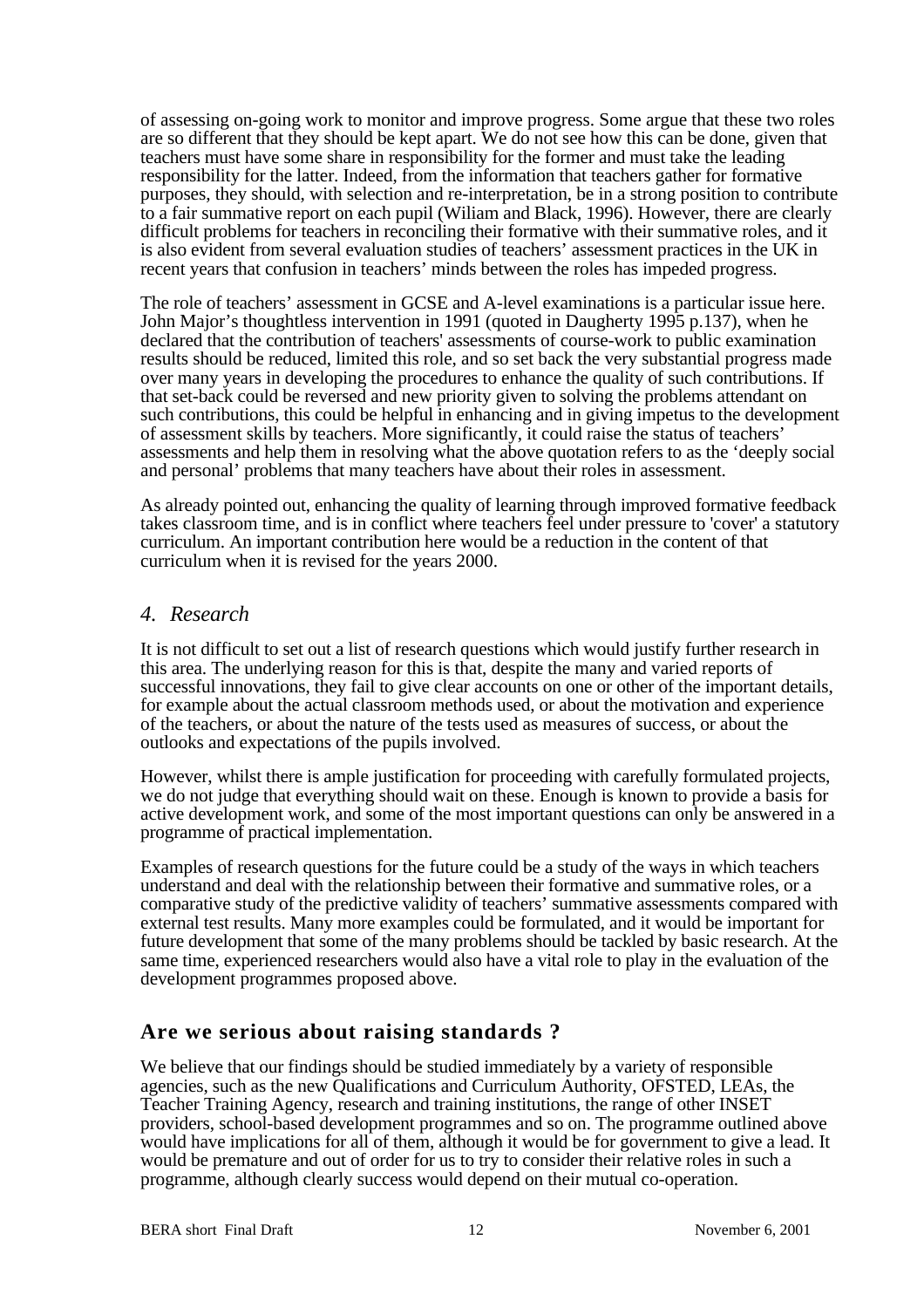The main plank of our argument is that standards are raised only by changes which are put into direct effect by teachers and pupils in classrooms. There is a body of firm evidence that formative assessment is an essential feature of classroom work and that development of it can raise standards. We know of no other way of raising standards for which such a strong prima facie case can be made on the basis of evidence of such large learning gains.

*Our education system has been subjected to many far-reaching initiatives which, whilst taken in reaction to concerns about existing practices, have been based on little evidence about their potential to meet those concerns. In our study of formative assessment there can be seen, for once, firm evidence that indicates clearly a direction for change which could improve standards of learning. Our plea is that national policy will grasp this opportunity and give a lead in this direction.*

### **References**

- Beaton, A. E., Mullis, I. V. S., Martin, M. O., Gonzalez, E. J., Kelly, D. L. & Smith, T. A. (1996). *Mathematics achievement in the middle school years*., Boston, MA: Boston College.
- Black, P.J. & Atkin, J.M. (1996) *Changing the Subject : Innovations in science, mathematics and technology education,* London : Routledge for OECD.
- Black, P. & Wiliam, D (1998). Assessment and Classroom Learning. *Assessment in Education* **5**(1) pp. 7-71.
- Daws, N. & Singh, B. (1996). Formative assessment; to what extent is its potential to enhance pupils' science being realized ? *School Science Review,* **77** (281), pp. 93-100.
- Dassa, C., Vazquez-Abad, J. & Ajar, D. (1993). Formative assessment in a classroom setting: from practice to computer innovations. *The Alberta Journal of Educational Research,* **39**(1), pp. 111-125.
- Daugherty, R. (1995) *National Curriculum Assessment. A Review of Policy 1987-1994.* London: Falmer Press.
- DES (1988) *Task Group on Assessment and Testing : A Report* London : Department of Education and Science and the Welsh Office
- Fuchs, L.S. & Fuchs, D. (1986). Effects of Systematic Formative Evalustion: a Meta-Analysis. *Exceptional Children*, **53** (3), pp. 199-208.
- Fuchs, L.S., Fuchs, D., Karns, K., Hamlett, C.L., Katzaroff, M. & Dutka, S. (1997) Effects of Task Focused Goals on Low Achieving Students With and Without Learning Disabilities. *American Educational Research Journal,* **34** (3), pp.513-543.
- Fullan, M. G. with Stiegelbauer, S. 1991 *The New Meaning of Educational Change.* London : Cassell.
- Gipps, C., McCallum, B. & Brown, M. (1996) Models of teacher assessment among primary school teachers in England. *The Curriculum Journal*, **7**(2), pp.167-183.
- Grisay, A. (1991). Improving assessment in primary schools: "APER" research reduces failure rates, in: P. Weston (Ed.) *Assessment of Pupils Achievement: Motivation and School Success,* pp. 103—118. Amsterdam: Swets and Zeitlinger.
- Johnston, P., Guice, S., Baker, K., Malone, J. & Michelson, N. (1995). Assessment of teaching and learning in literature-based classrooms. *Teaching and Teacher Education,* **11** (4), pp. 359-371.
- OFSTED (1996) *Subjects and Standards. Issues for school development arising from OFSTED inspection findings 1994-5.Key Stages 3 & 4 and post-16 ,* London: Her Majesty's Stationery Office